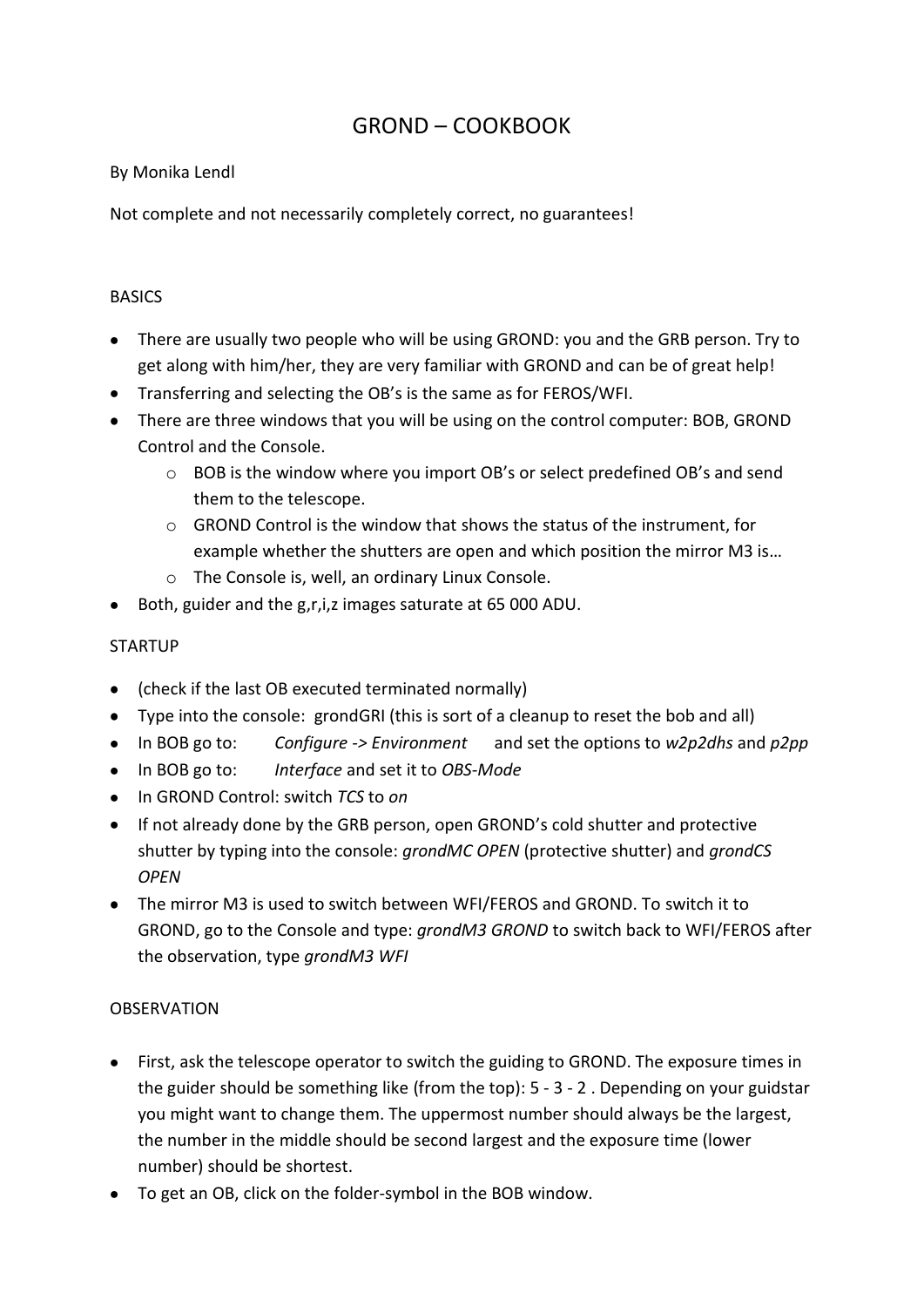- To send it to the telescope, click the telescope-symbol a bit further down. The telescope is now moving to the coordinates.
- Select a bright (but not saturated) star in the guider. And click on Start Guiding. The Guider display will now switch from the field of stars to the guidstar. Check that it stays in the center of the field. Then, click on the field that has popped up on the control screen (sorry, I don't remember exactly what it says, probably "start observation" or similar)
- If the OB's you are using have telescope dithering, the telescope will move after each g,r,I,z exposure. You will have to select a guidstar after the movements.
- After the OB has terminated, fetch another OB as described above.

# END

- To switch back to WFI/FEROS, type into the console: grondM3 WFI
- If you are the last person to use GROND (check with the GRB person), you can also close the shutters. To do this, type grondMC CLOSE and grondCS CLOSE

#### PROBLEMS

- BOB crashes. Go to the console and check there is no other bob open. (e.g. ps -A | grep bob). Then start the bob again by typing bob (or BOB?)
- Can't move M3 try typing grondGRI in the Console. Try restarting the BOB again. Ask for help. If everything else fails, there is a switch at the telescope to move the mirror.
- The OBs crash make sure there is only one BOB running. Do a grondGRI. Check if the coordinates are observable.
- The guider keeps loosing the guidstar– check the guidstar is bright enough (ideally, 10 000 counts), not saturated and adapt the exposure times of the guider. Maybe choose a different guidstar
- The guider keeps drifting off talk to the TO: make sure that the WFI guiding is switched off.

# CALIBRATION FRAMES

- Dark and Bias frames are taken frequently by the GRB people. I am not sure how frequently they take flats.
- You can take skyflats yourself. For this, there are standardized OB's. See below.

# **SKYFLATS**

- Coordinates: these depend on the time of the year. The TO has a list and will point the telescope accordingly.
- There are standardized OB's for the skyflats which have to be started when the sun is at an altitude of -10°.